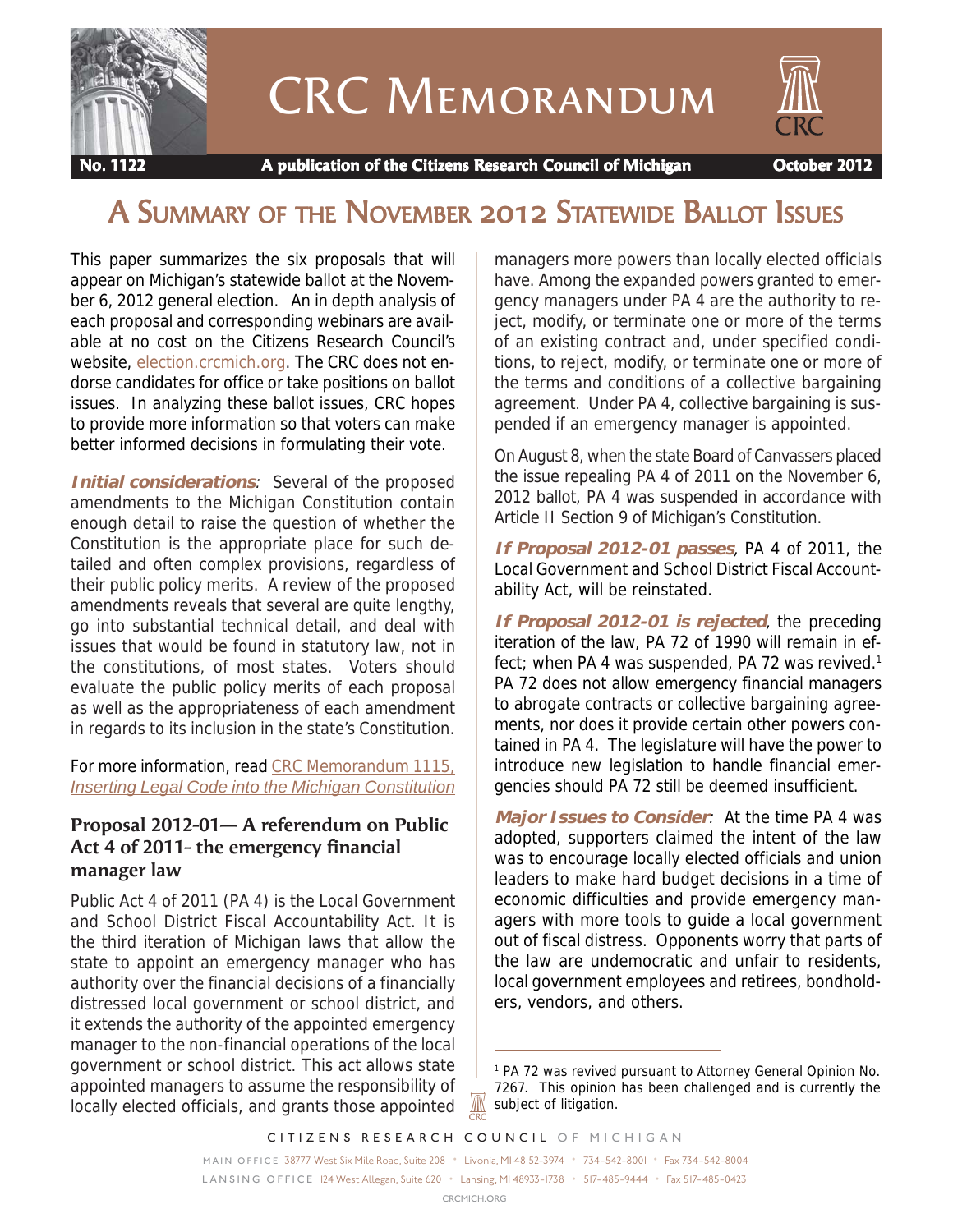For more information, read [CRC's Memorandum](http://crcmich.org/PUBLICAT/2010s/2012/memo1116.html) 1116, [Statewide Ballot Issues: Proposal 2012-01](http://crcmich.org/PUBLICAT/2010s/2012/memo1116.html)

# **Proposal 2012-02 — A Proposal to amend the State Constitution regarding collective bargaining**

The Great Recession has greatly affected state and local government budgets, resulting in decreased public sector employment. At the same time, policymakers in Michigan and other states have enacted a number of laws that are perceived to adversely affect public sector unions. Among those is the move by Indiana to become the first Great Lakes state, and 23rd in the nation, to enact a right to work law.

**If Proposal 2012-02 passes**, the right of public and private sector employees to organize for the purpose of collective bargaining will be enshrined in Michigan's Constitution. The Michigan legislature would not be able to enact right-to-work legislation. The collective bargaining rights of private sector employees are established in federal law, so public employees of local governments, school districts, and the state would see the most significant changes from this amendment. Under this proposal, the legislature would lose the ability to set limits on the terms and conditions of employment that are subject to collective bargaining but it would retain the ability to prohibit strikes by public sector employees.

**If Proposal 2012-02 is rejected**, current laws will continue to set parameters within which collective bargaining exists for local governments, school districts, institutions of higher education, and other political subdivisions of the state. The state's civil service commission would continue to create the work rules and conditions of employment for state employees and employee organizations would continue to negotiate with the state employer on matters not covered by civil service rules. Michigan's legislature would retain the ability to enact right-towork legislation in the future.

**Major Issues to Consider**: The amendment would impact private sector employees by prohibiting "right-to-work" legislation and has the potential to dramatically alter laws affecting public sector workers. Most notably, public sector employees and employers could bring any issue up for negotiation including those that the legislature has previously deemed a management matter rather than a labor matter. The fundamental question of this proposal is whether the state legislature should have some say over the ability of public sector workers to organize and the scope of issues that can be bargained, or whether the right of public sector workers to organize and bargain on all issues is fundamental and should be enshrined in the constitution.

For more information, read [CRC's Memorandum](http://crcmich.org/PUBLICAT/2010s/2012/memo1117.html) 1117, [Statewide Ballot Issues: Proposal 2012-02](http://crcmich.org/PUBLICAT/2010s/2012/memo1117.html)

#### **Proposal 2012-03 — A Proposal to amend the State Constitution to establish a standard for renewable energy**

Michigan's current renewable energy standard, created by Public Act 295 of 2008, calls for investorowned utilities, alternative retail suppliers, electric cooperatives, and municipal electric utilities to generate 10 percent of their retail electricity sales from renewable energy resources by 2015.

**If Proposal 2012-03 passes**, Public Act 295 of 2008 would be amended to require that 25 percent of each electricity provider's annual retail electricity sales in Michigan be derived from renewable electric energy sources, namely, wind, solar, biomass, and hydropower. The implementing legislation would create a phase-in period to put each utility on a path to reach this goal by 2025.

**If Proposal 2012-03 is rejected**, policymakers could still revisit the issue of renewable energy in the future and make legislative changes to require that a higher percent of total energy be generated

# **CRC BOARD OF DIRECTORS**

**AN** 

JEFFREY D. BERGERON, Chair TERENCE M. DONNELLY, Vice Chair ALEKSANDRA A. MIZIOLEK, Treasurer MICHAEL G. BICKERS BETH CHAPPELL RANDALL W. EBERTS DAVID O. EGNER

LAURA FOURNIER EUGENE A. GARGARO, JR. JOHN J. GASPAROVIC INGRID A. GREGG MARYBETH S. HOWE NICK A. KHOURI DANIEL T. LIS

SARAH L. MCCLELLAND MICHAEL P. MCGEE JIM MURRAY CATHY NASH PAUL R. OBERMEYER BRIAN PETERS KEVIN PROKOP

JAY RISING LYNDA ROSSI JERRY E. RUSH MICHAEL A. SEMANCO TERENCE A. THOMAS, SR. KENT J. VANA THEODORE J. VOGEL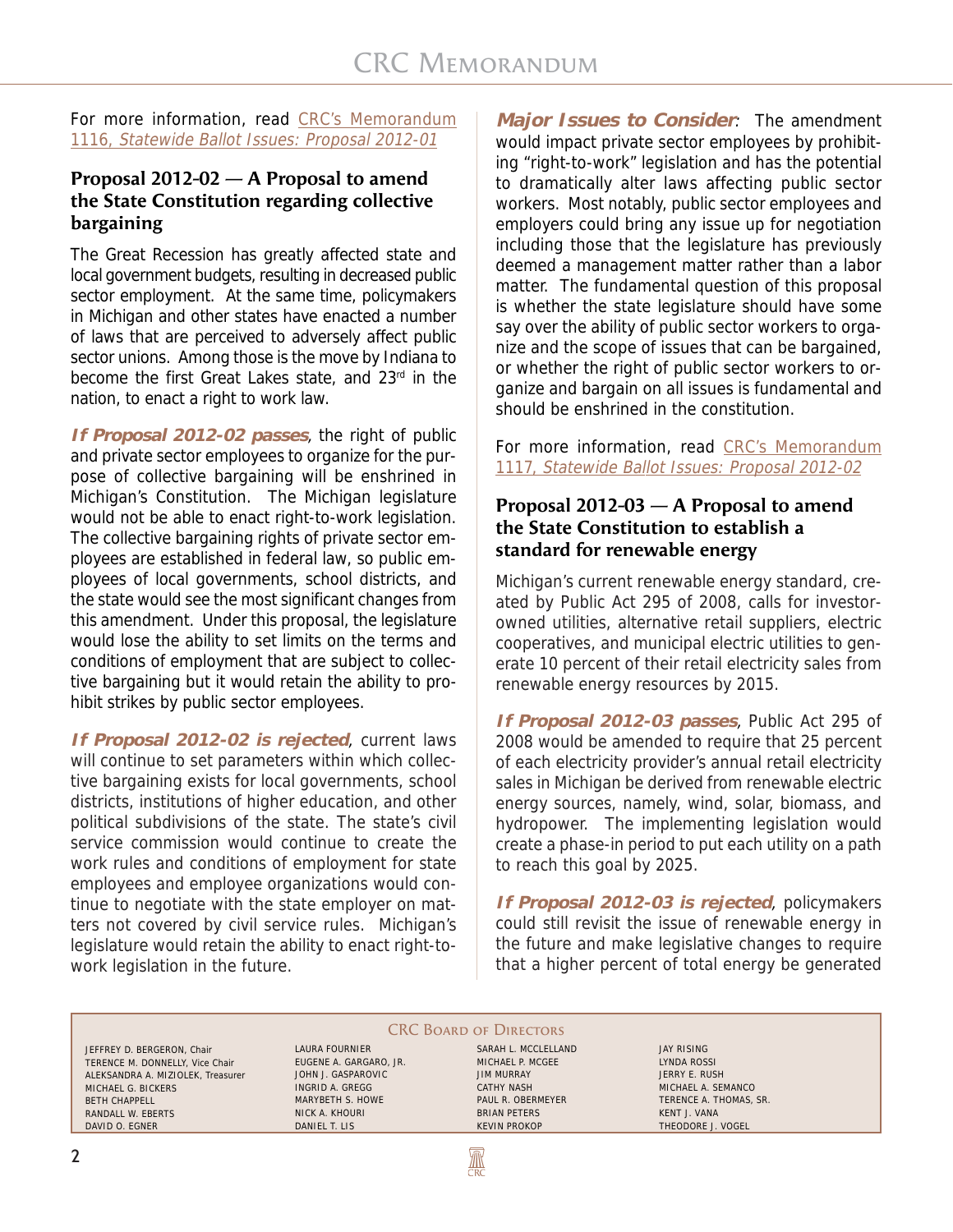from renewable sources, alter the types of renewable technologies that qualify under the act, and/or amend the manner in which compliance is monitored and credits are rewarded.

**Major Issues to Consider**: In addition to reducing the amount of greenhouse gases and other pollutants produced in the state, this amendment would reduce the amount of coal Michigan buys from other states, and keep more of those dollars in the state; coal is Michigan's main source of electricity generation. However, the 25 percent standard may pose challenges in balancing the production and transmission of electricity, leading to redundant infrastructure to ensure reliable electricity transmission. The sources of renewable energy would be spelled out in the Constitution and may not be easily altered if the most cost effective or reliable source of energy changes before 2025.

For more information, read [CRC's Memorandum](http://crcmich.org/PUBLICAT/2010s/2012/memo1118.html) 1118, [Statewide Ballot Issues: Proposal 2012-03](http://crcmich.org/PUBLICAT/2010s/2012/memo1118.html)

## **Proposal 2012-04 — A Proposal to amend the State Constitution to establish the Michigan Quality Home Care Council and provide collective bargaining for in-home care workers**

The Medicaid-funded Home Help Services Program provides in-home support to people who need assistance with personal care and household chores. The eligible individuals hire and fire home care aides who are paid by the state, with state and federal funds. The purpose of the program is to allow disabled and elderly people to stay in their own homes and out of nursing homes, which is often preferred by participants while saving money for the state.

**If Proposal 2012-04 passes**, the limited collective bargaining rights of approximately 42,000 home care aides would be guaranteed (currently, only state police troopers and sergeants have collective bargaining rights enshrined in the state constitution), but aides would not be considered state employees for any other purpose, and would not be authorized to strike. The Michigan Quality Home Care Council would be established in the state constitution and would serve as the "public employer" of home care aides for purposes of collective bargaining. The Council would create a statewide registry of home care aides and provide training opportunities to aides and patients.

**If Proposal 2012-04 is rejected**, home care aides will continue to be employed subject to the same conditions as they were prior to the election. The legislature may choose to enact legislation to provide collective bargaining rights for home care workers.

**Major Issues to Consider**: The Medicaid-funded Home Help Services Program will remain in effect regardless of the outcome of the proposal: this proposal focuses on the unionization of home care workers and the establishment of the Michigan Quality Home Care Council, not on the services available to the disabled and elderly.

Proponents of the proposal argue that the registry and training opportunities provided by the proposal will improve the quality of care available to the disabled and elderly program participants, while opponents have countered that home health workers are not required to avail themselves of the training opportunities and Home Help Service participants are not required to select service providers from the registry.

For more information, read [CRC's Memorandum](http://crcmich.org/PUBLICAT/2010s/2012/memo1119.html) 1119, [Statewide Ballot Issues: Proposal 2012-04](http://crcmich.org/PUBLICAT/2010s/2012/memo1119.html)

# **Proposal 2012-05 — A Proposal to amend the state constitution to limit the enactment of new taxes by state government**

In general, nearly all legislative actions require a simple majority vote (affirmative vote of more than one-half of the members elected to a legislative body). However, the Michigan Constitution currently imposes a supermajority requirement (either three-fourths or two-thirds of the members serving in the Senate and in the House of Representatives) in certain instances, such as to raise school operating ad valorem property tax rates or give a law immediate effect.

**If Proposal 2012-05 passes**, the Constitution would be amended to prohibit the imposition of new or additional taxes or expansion of the base of taxa